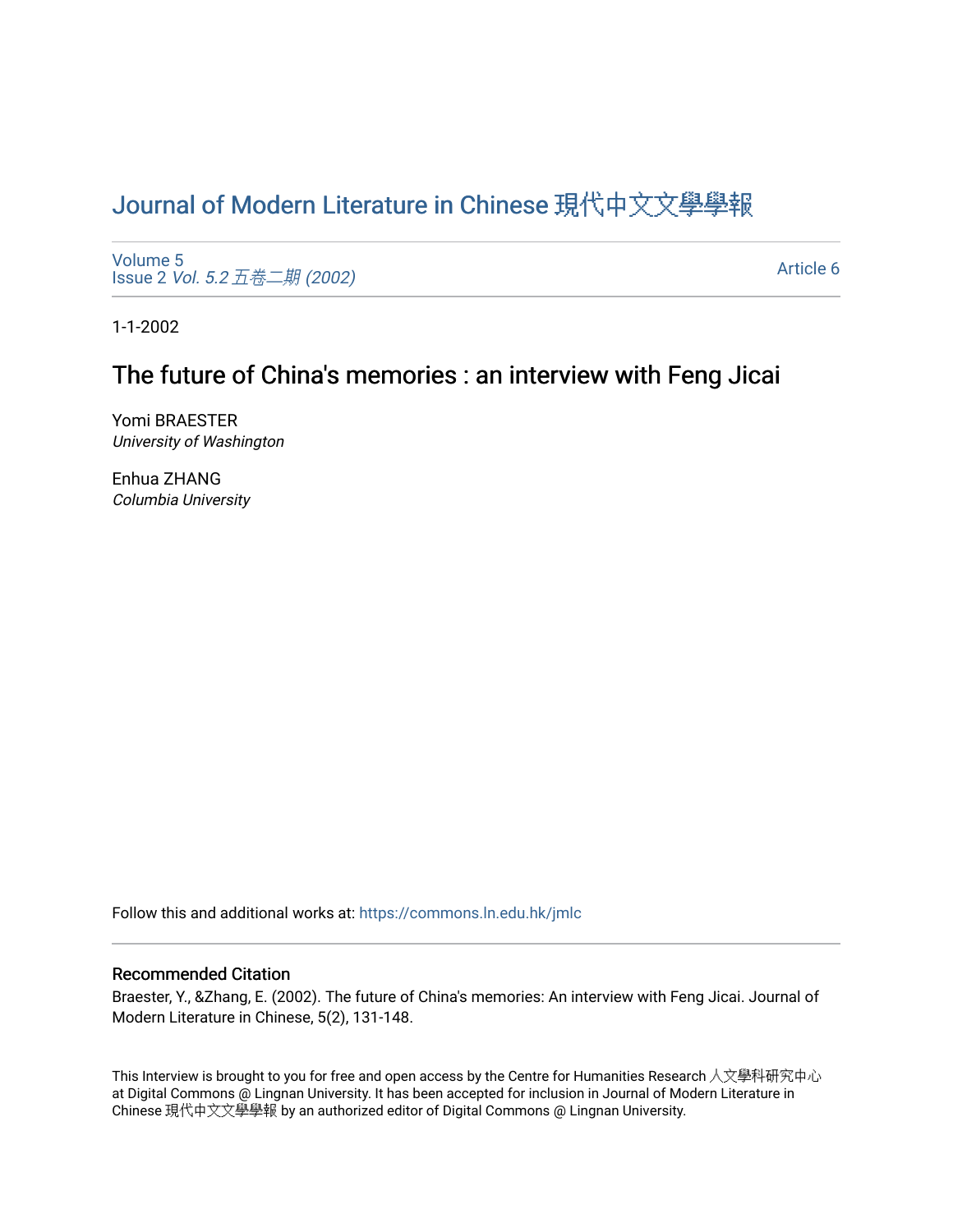## **The Future of China's Memories: An Interview with Feng ]icai**

### Yomi Braester and Zhang Enhua

The interview took place in Feng's Tianjin residence on July 3, 2001.

#### Introduction

In this interview, Feng Jicai provides an insider's view of the aftermath of the Cultural Revolution and the struggle to preserve urban landmarks. While Feng lays the blame largely on the turn to economic reforms, which created a society that sets little value on memory, he also gives a detailed account of how that turn took place. The first part of the interview describes the legacy of the Cultural Revolution in contemporary China and touches especially on Feng's book *Yibai ge ren de shinian* [A hundred people's ten years], translated into English as *Ten Years of Madness.* The second part describes the challenges presented by China's quick urbanization and includes a rare first-hand glimpse into the manipulations of politicians, the media, and public opinion needed to advance the cause of cultural preservation. The account is of special importance because it comes from an authoritative source. Feng is one of the most active and versatile men of letters in the PRC. He is especially well-known for his place as one of the first "scar literature" writers, who addressed the events of the Cultural Revolution soon after its end. In the last decade, Feng has led a public struggle to preserve old Tianjin. He has published five books on the subject, including *Shouxia liuqing: Xiandai dushi wenhua de youhuan* [Have mercy: The anxiety of modern urban culture] and *Qiangjiu laojie* [Rushing to save an old street].

Feng Jicai was born in Tianjin in 1942 and began painting in the traditional Chinese style, which remains one of his vocations until this day. As a result of being persecuted during

馮驥才

一百個人的十年

手下留情:現代 都市文化的憂患 搶救老街

*Journal of Modern Literature in Chinese* 5.2 (January 2002): 131-148 © 2002 Lingnan University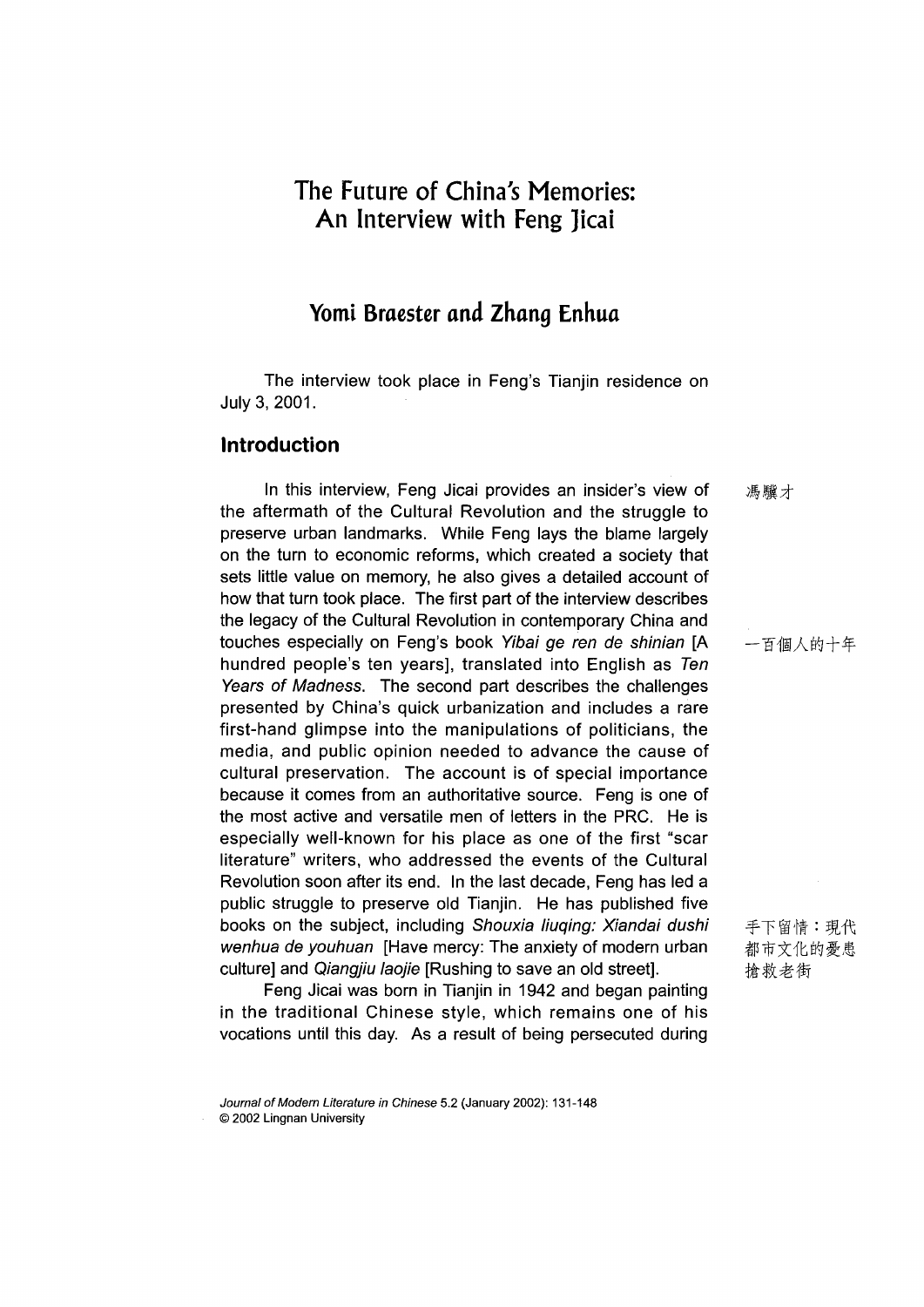the Cultural Revolution, Feng started writing in secret. Feng started publishing in 1977, and his novels and shorter fiction, 雕花煙斗 beginning with the collection Diaohua yandou [The carved pipe, 1979], have won many awards. Feng has published more than fifty books, two of which have been adapted into films, and many have been translated into more than a dozen languages. He also has written numerous opinion articles and has become a vociferous proponent for the preservation of cultural relics. He bears many titles, including Executive Vice Chairman of the Joint Association of Chinese Writers and Artists, Chair of the Chinese Fiction Society, and Chair of the Association of Chinese Popular Art and Literature. Recently he has been appointed Dean of the Feng Jicai Institute for Literary and Art Research at Tianjin University.

- YB: You have written about two subjects I've been interested in, namely memoirs of the Cultural Revolution and the reconstruction of old cities. What do these two topics have in common?
- FJ: I have written about more than these two topics. The link between the two depends on your interest rather than on me. I pay attention to society in its entirety, to our history, people and culture. For example, I've done some research into the religion, history and art of Dunhuang, and intend to do some more. As for the Cultural Revolution, it is the topic most deeply connected with my personal life. Chinese authors all relate to social issues, which are in turn affected by political change. We Chinese authors follow political life very closely, as the political environment exerts much influence on Chinese people—not only on material conditions and the standard of living, but also on people's spirit and mentality. I've been a Chinese author through my entire life; or take Wang Meng, Zhang Xianliang, Li Guowen, and Cong Weixi—all these authors have been affected by being struggled against during the 1957 Anti-Rightist Campaign. Their deepest scars are political. Perhaps most people wouldn't be so politically sensitive, but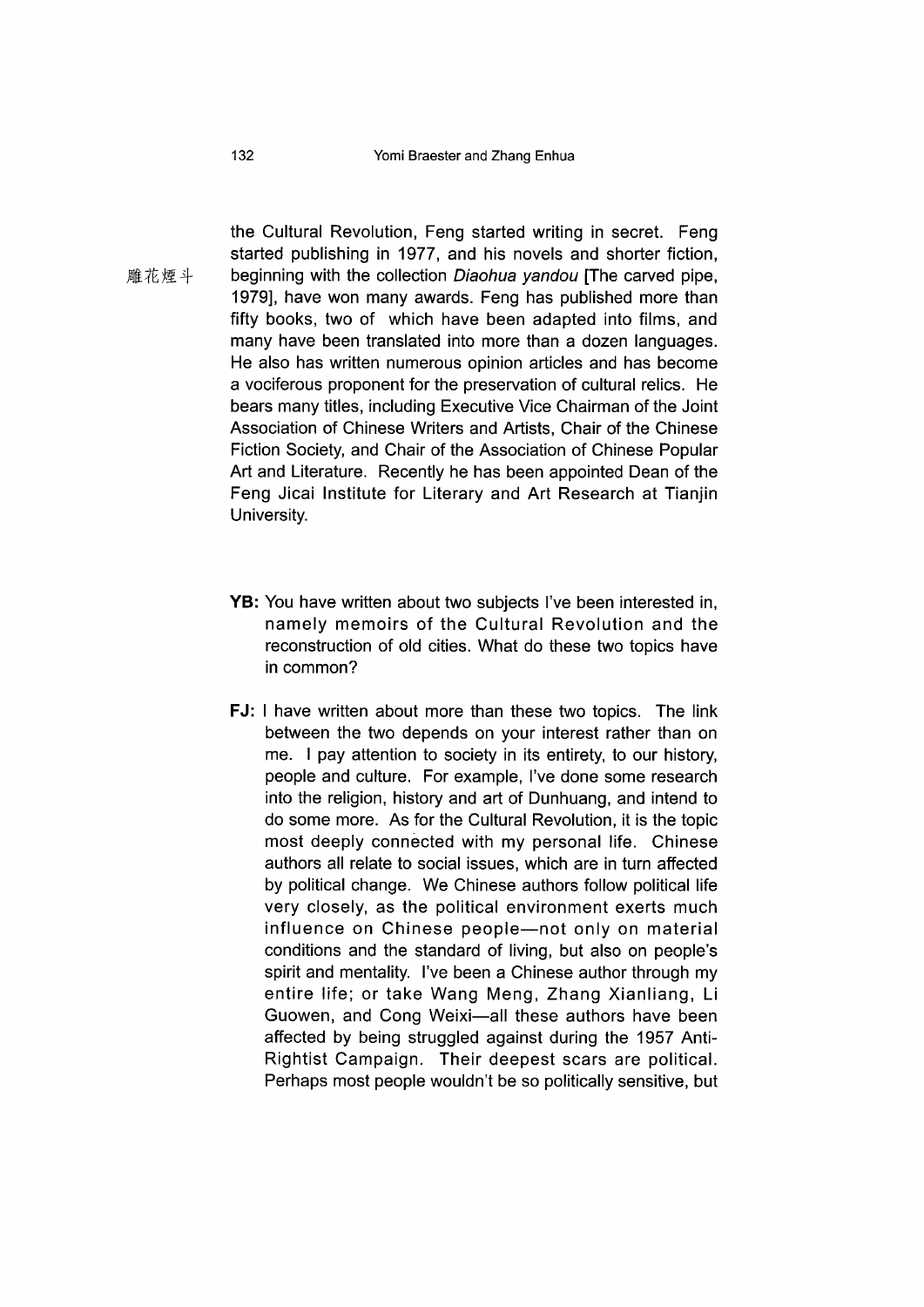authors are the most sensitive and as such represent the political sensitivity toward the period.

In China, authors are differentiated by political periods and divided into generations eight to ten years apart. My generation was essentially brought up during the Cultural Revolution, from the time we were twenty to the time we were thirty. The formation of our thought cannot be separated from the Cultural Revolution, and the Cultural Revolution cannot be extracted from our thought. Some say that one should forget the Cultural Revolution, but that's impossible for our generation. Authors such as Liang Xiaosheng, Han Shaogong, Yu Hua and Su Tong, some of whom were sent-down youth, are younger than us by five to ten years. They too have been mostly influenced by the Cultural Revolution. Behind them there is an even younger generation, which we call "post-Cultural Revolution authors," who belong to the era of economic reforms. They are different from us politically. The Cultural Revolution is what my generation wants to write about most; I'm afraid we will never finish writing about the Cultural Revolution. Moreover, political and social problems were prominently manifested during the Cultural Revolution. If we look deeper, these are problems related to the culture, mentality and national tradition of the Chinese people. The Cultural Revolution concentrated and amplified China's history and reality.

The Cultural Revolution drew in all people without exception. There were all kinds of political campaigns, and if one ducked one campaign, didn't actively participate, or didn't want to take part, one would be given plenty of opportunities in the next campaign, when one would probably join in. Everyone had to perform on the stage of the Cultural Revolution. It was the stage for the most complete display of the Chinese people, a very cruel stage.

My interests in the Cultural Revolution and urban reconstruction are related through what I have called the "social responsibility" of Chinese authors and men of letters. In the past it had the function of social edification and moral education. Some intellectuals would pass the examinations to become officials and enter politics to further their sense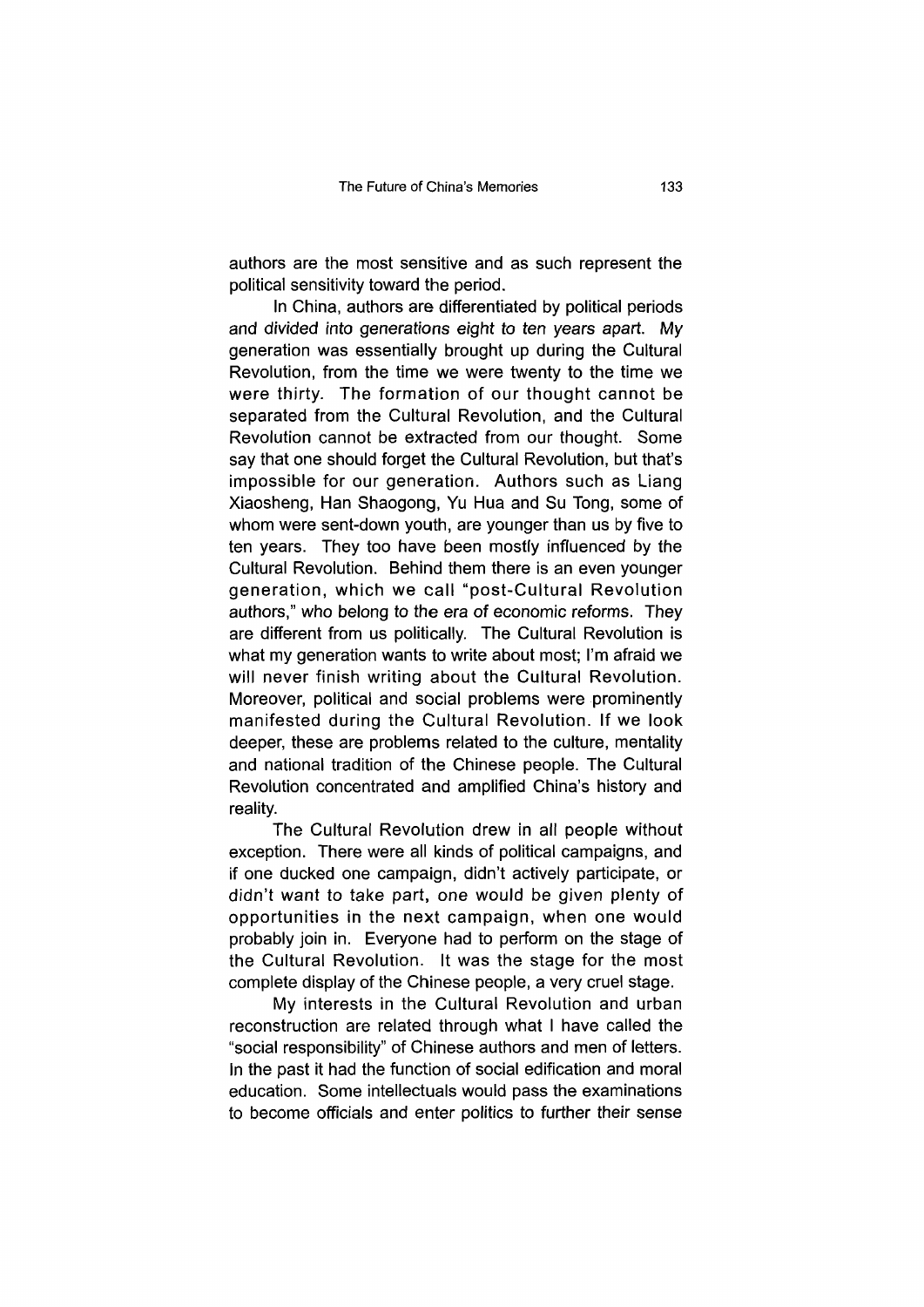of responsibility. Our generation's sense of responsibility stems from our experience of the Cultural Revolution. Not only my generation but also the whole nation experienced that catastrophe. I included in my book a piece about my own experience. Because of that experience I had a strong sense of responsibility from the moment I embarked on the literary path. I felt that I have to help the society of this period to progress. I had to help the people who experienced hardship during the Cultural Revolution, speak out and bring justice for them. My strong drive to write this way stems from my generation's strong sense of responsibility.

- YB: I can discern a similarity between the attitude toward social responsibility as expressed by Chinese writers and those of my native Israel; in the U.S. the issue seems less important. In what particular ways does the current situation in China shape the authors' sense of responsibility?
- FJ: Many of my readers don't like hearing about responsibility, perhaps because in the past responsibility was forced, and by now it seems to be an old concept. Moreover, responsibility seems to call on one to shoulder the cross and suffer for it. In fact, the sense of responsibility, as I have written, is social conscience. It is a very broad concept, including many elements, such as humanism.<sup>1</sup> It isn't limited to abstract ideas on social duties, nor does it involve a paternalistic attitude. It gives expression to the writer's great iove for life and society and to the duty he bears voluntarily. The sense of responsibility I speak of contains a deep love for culture. The sense of responsibility is an extension of personal emotion. It isn't everything for a writer, but it is an important part; without it, the writer has no way of communicating with society at large. This is not to say that once a writer has a strong sense of responsibility

<sup>1</sup> In the context of intellectual debate after the Cultural Revolution, "humanism" was upheld against the previous emphasis on class. It gained legitimacy in the late 1970s and came under political criticism in around 1983.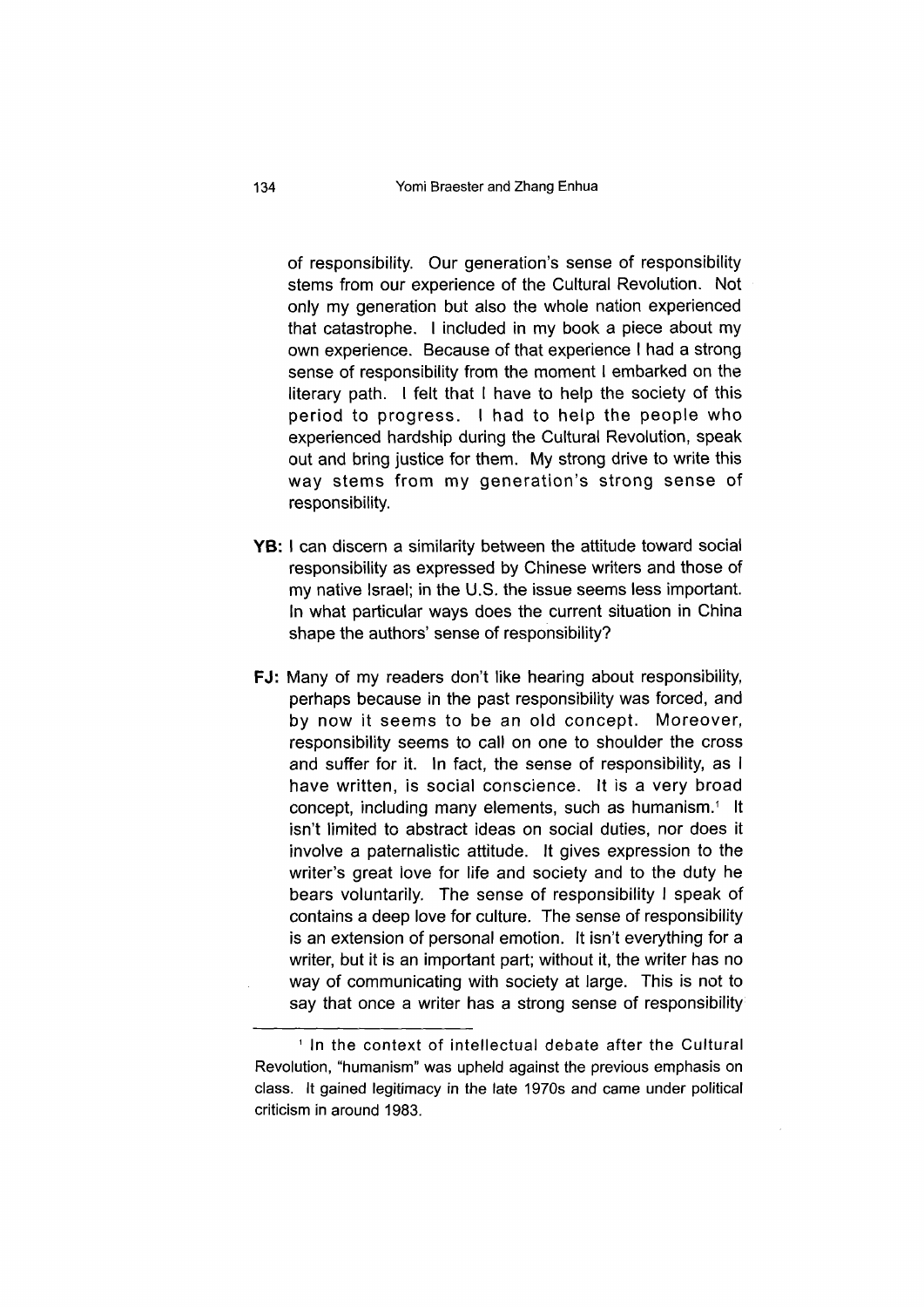he does not have individual emotions and personal thoughts, nor does the sense of responsibility vouch for one's literary capability.

- YB: Yet some readers might feel that the sentences appended at the end of each account in *Ten Years of Madness* are too naive. What is the significance of these sentences for you as a writer?
- FJ: Those sentences were my starting point. I didn't add them after writing, but rather that it was the sentences that initiated my writing. They were the reason I selected these specific accounts. The concluding sentences express the overall impression I got from speaking to the respective persons and the reason why I chose to write about those specific people.
- YB: When I teach this book, I compare these sentences to the coda at the end of each chapter of the *Shiji* [Records of the Grand Historian], where Sima Qian adds a moral, reappropriating the narrative for his own point of view.
- 史記
- FJ: I don't think it is the case. I wrote about 30-odd people, but I had interviewed a few hundred. I didn't include the majority, because in my opinion they had nothing special to say. When I decided to write about specific people after speaking to them, I would usually have another interview with them. The concluding sentence would form in my mind during the first interview. During the entire writing process I strove to leave out my personal thoughts, yet I wanted to express myself. I couldn't write my words before each account, as I would influence the readers and introduce preconceptions. I had to write my personal impression at the end. All those sentences, put together, are the guiding thought behind the book.
- YB: Recently many works about the Cultural Revolution appeared, as different from one another as Ji Xianlin's memoirs *Niupeng zayi* [Reminiscences from the cowshed] and Jiang Wen's film *Yangguang canlan de rizi* (English title: *In the Heat of the Sun).2* What do you think of them?

季羨林 牛棚雜憶 姜文 陽光 燦爛的日子

 $\frac{1}{2}$  Ji Xianlin, formerly Chair of the Department of East Asian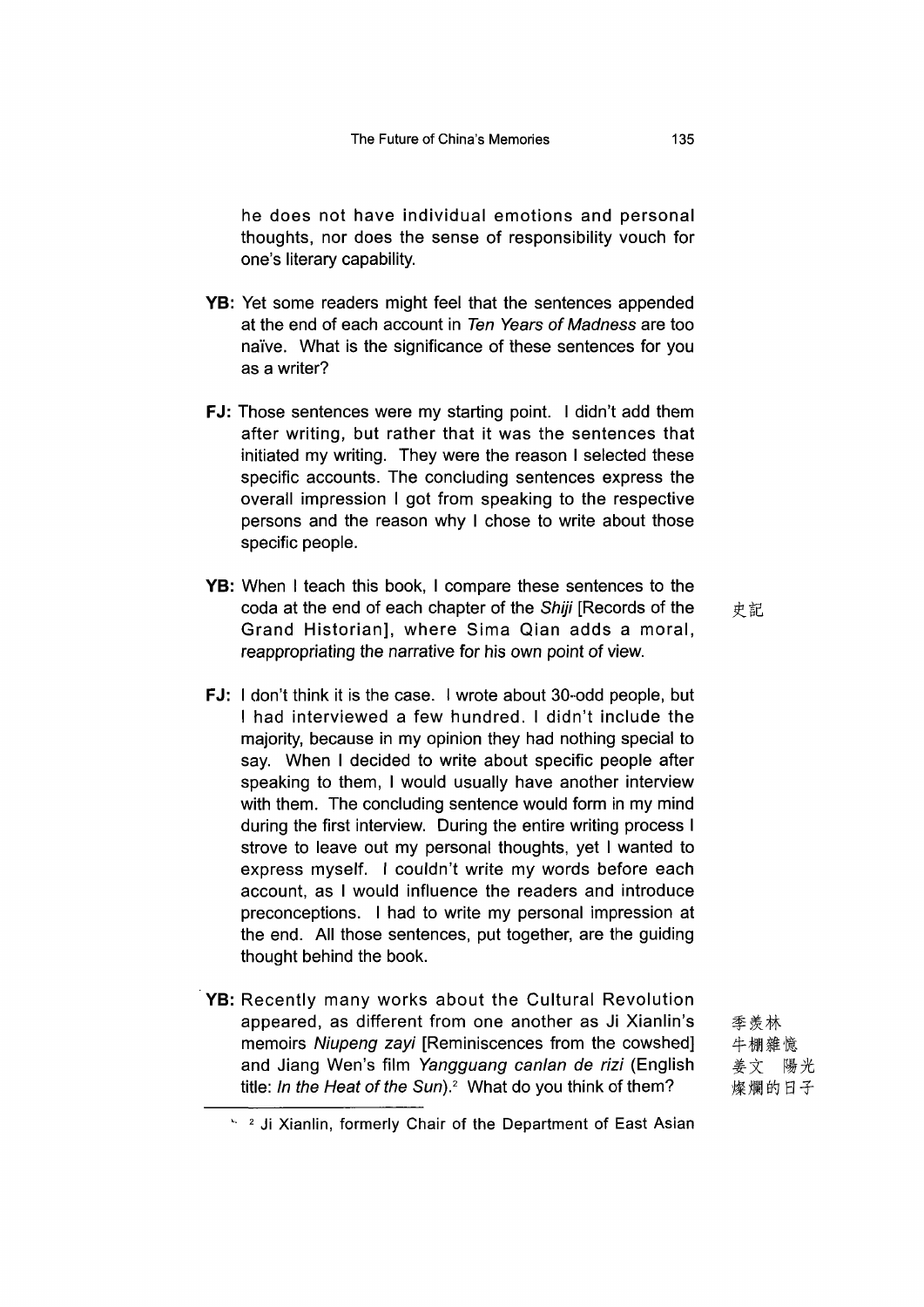#### 136 Yomi Braester and Zhang Enhua

- 芙蓉鎮 FJ: I'm afraid that *In the Heat of the Sun* shows Jiang Wen's generation's distance from the Cultural Revolution. I regret that the Cultural Revolution it represents has nothing in common with mine. Until now no film has truly represented the Cultural Revolution. Many novels have been written on the subject as part of the scar literature movement, and I have just started inviting some people to do research on scar literature. Yet cinema has great limitations and has a long way to go to truly and profoundly represent the Cultural Revolution. *Furong zhen* (English title: *Hibiscus Town*) and other movies of its time started the work, but none has gone any further.<sup>3</sup> I've been saying that if a true masterpiece of Chinese literature or cinema is produced in the future, it will surely be about the Cultural Revolution. The Cultural Revolution reflected Chinese society most profoundly; it is a great artwork in Chinese history.
	- **ZE:** I was surprised to find out that scholars in the U.S. pay more attention to the Cultural Revolution than in mainland China. Literary works on the Cultural Revolution are examined in the context of trauma studies, together with Japanese *hibakusha* and Jewish holocaust literature. The Cultural Revolution is a hot topic in both creative and scholarly writing. In China, on the other hand, very few express interest, perhaps because of the political environment.
	- FJ: Literature on the Cultural Revolution, special as it may be, was written during a very short period. As one of the first authors of scar literature, I understand its history very well.

謝晉

Languages and Vice President of Beijing University, published his *Niupeng zayi* in 1998. Whereas Ji (born 1911) represents the older generation hit by the Cultural Revolution, Jiang Wen's (bom 1963) expresses the attitude of a generation that was barely old enough to take part in the Cultural Revolution. His film *Yangguang canlan de rizi* (1994) skirts the political events and has been criticized as nostalgic.

<sup>&</sup>lt;sup>3</sup> Xie Jin's *Furong zhen* was among the earliest and more poignant films to depict the Cultural Revolution.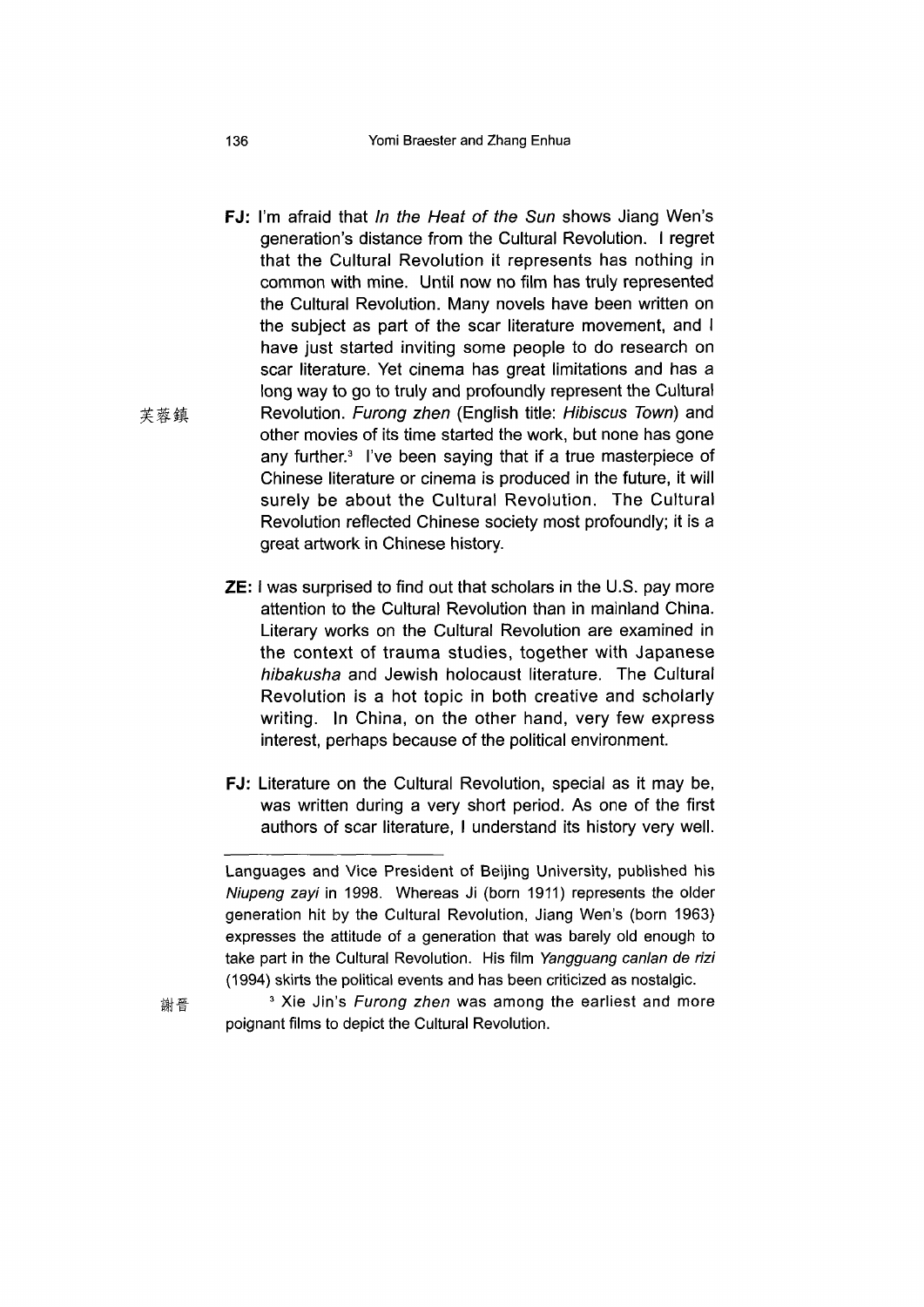My first story was published under the title "Puhua de qilu" [The forking paths of flower arrangement], but at first I named it "Chuangshang" [Wound]. At the time, the Third CCP Plenum had not yet convened and the Party had not officially repudiated the Cultural Revolution, so the People's Literature Publishing House thought that my work was problematic and would not publish it. My only way out was to ask Mao Dun to speak up. I was very young, just over thirty, yet I read out the entire text in a literary meeting. Mao Dun said, "good," and only then could the story be published. While the text was being edited, Lu Xinhua's "Shanghen" [Scar] came out.<sup>4</sup> 1 couldn't call my short story "Wound" any more, so I changed it to "The Forking Paths of Flower Arrangement." Had my story been published first, people would be writing essays about "wound literature," and the impact would have been greater than Liu's "Scar." By the time I wrote my second short story, "Ah," I thought I could explore more deeply than in "The Forking Paths of Flower Arrangement" and write about the mental terror during the Cultural Revolution.

The story of the way it received a national prize is pretty interesting. All the critics were of the opinion that it should receive the first prize, but Feng Mu, who was a jury member, said: "This story absolutely shouldn't get the first prize. If it does, the central leadership will read it and it will cause much trouble. If it gets the second prize, it will not draw much attention."<sup>5</sup> And so they made it number two. Later, Feng Mu spoke and said, "If Feng Jicai's story had a positive character, it could have been better. With no positive character, what are we to do?" Scar literature occurred during a very special period. In no more than twothree short years it exploded and produced a large amount of literature, focusing on social criticism. Since 1949, China has never had such a literary phenomenon. In that period

輔花的岐路

創傷

盧新華 傷痕

文藝報

<sup>4</sup> Lu Xinhua's (b. 1954) "Shanghen" 1978) gave the name to the trend known as "scar literature."

<sup>&</sup>lt;sup>5</sup> Feng Mu (1919-1995) was a literary critic and prose writer. Rehabilitated in 1976, he became editor-in-chief of the journal Wenyi *bao* in 1978.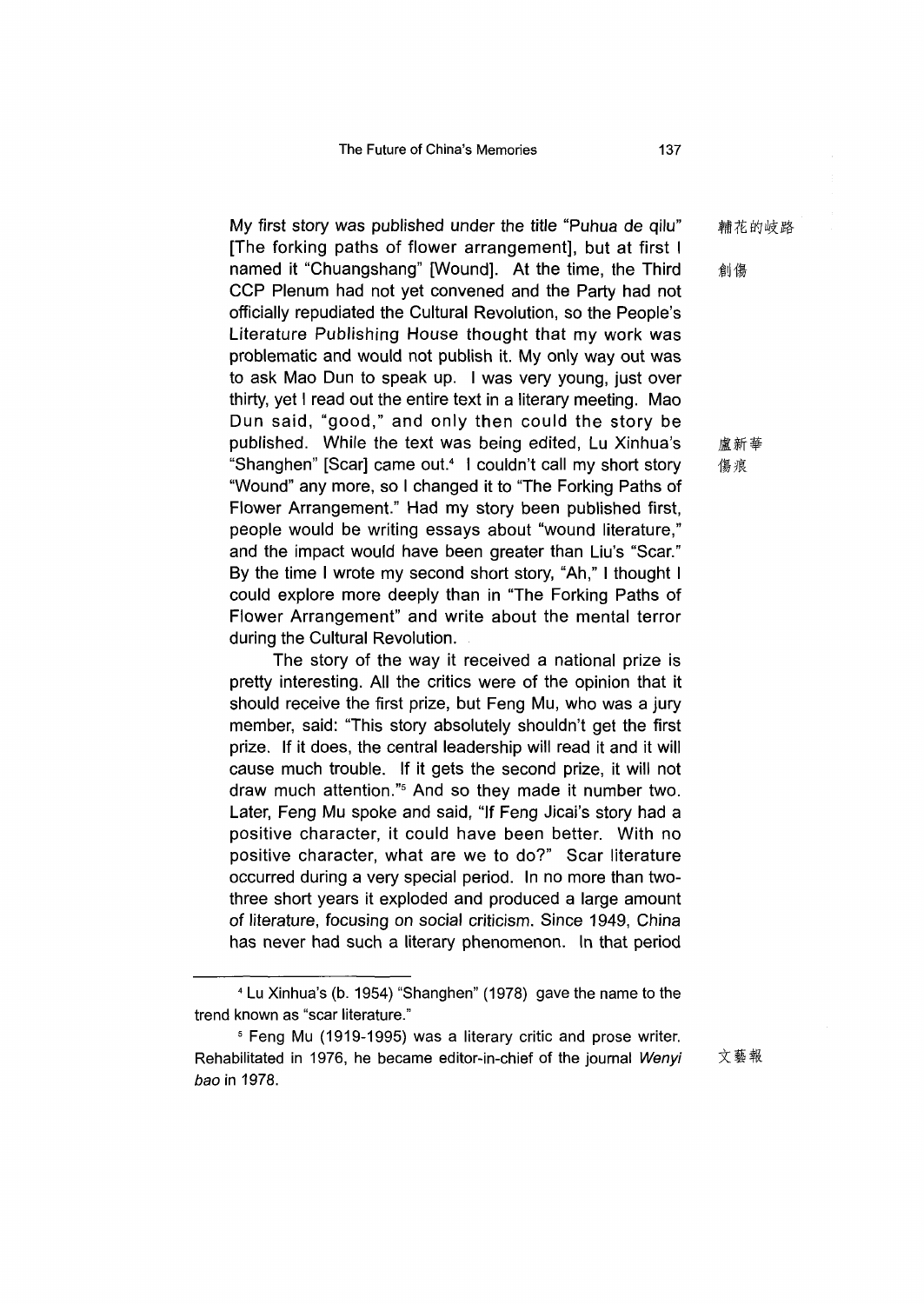we were supposed to criticize the "two all-outs,"<sup>6</sup> liberate thought and denounce the Cultural Revolution, so we were permitted to write that kind of literature. Right after it burst out and subsided, the Third Plenum was convened, Hua Guofeng stepped down, and literature was required to be more positive. When "Qian Changzhang shangrenji" [Factory manager Qiao takes office] came out, there was a shift to "literature of the reforms era," and scar literature cooled off.7

Reforms literature is an official, "main melody" [propaganda] literature. The reforms literature of the 1990s is the counter-movement to scar literature. As it comported with the official demand for a "main melody," reforms literature stifled scar literature. Scar literature authors continued to reflect about the past in what may be called the "post-scar" period. My *Ten Years of Madness* belongs to that period of rethinking the past. "Literature rethinking the past" *(fansi wenxue)* is mentioned only by a few critics, because it is no longer in the mainstream. The mainstream is now "main melody" reforms literature. Scar literature was a criticism of realism and put criticism at its core. Since Liberation, literature was never allowed to focus on criticism, and here the entire literary work of the period focused on criticism. It was a period like no other in Chinese history. In the last hundred years there were only two such periods—one was Lu Xun's, the other, scar literature. It arose on its own, without any planning by the leadership.

YB: You say that a truly representative literature of the Cultural Revolution has yet to appear, and it is true not only of literature. The Jewish holocaust, for example, is commemorated in large museums. What kind of commemoration does China need for the Cultural Revolution?

喬廠長上任記

- 反思文學
- 

兩個凡是 <sup>6</sup> The "two all-outs" (liangge fanshi) policy, proclaimed by Hua Guofeng, held that one should firmly uphold Chairman Mao's decisions and resolutely follow Chairman Mao's instructions.

蔣子龍 <sup>7</sup> Jiang Zilong (b. 1941) published "Factory Manager Qiao Takes Office" in 1979.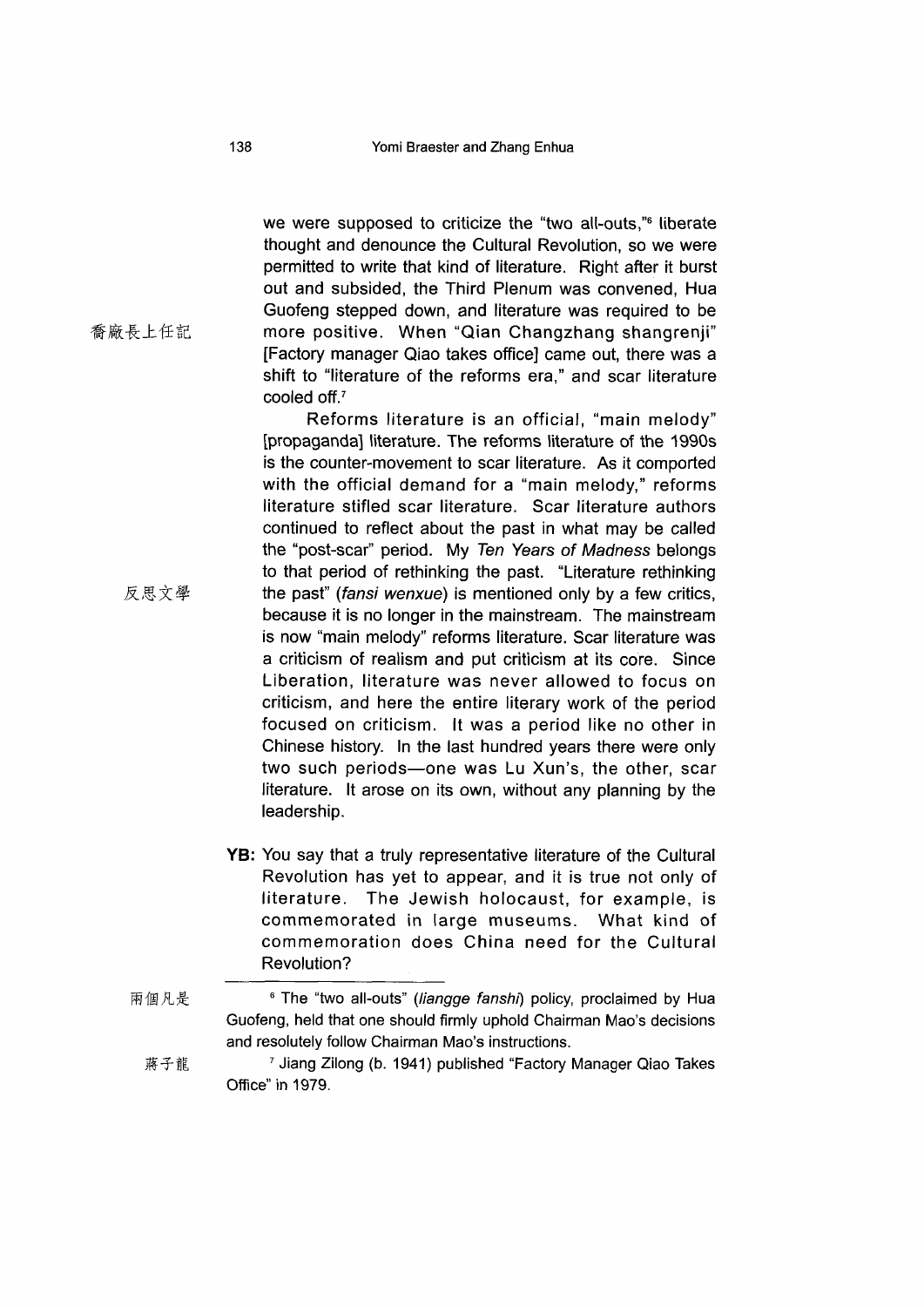- FJ: There is no doubt that there should be a Cultural Revolution museum. There are already some private Cultural Revolution collections, but they are a bit problematic, since they collect personal artifacts, which cannot commemorate the Cultural Revolution at the spiritual level or draw lessons from it. In the second edition of *Ten Years of Madness* I wrote: "we are nearing two memorial days; one is the thirtieth anniversary of the beginning of the Cultural Revolution, the other is the twentieth anniversary of its collapse."8 There was no activity to commemorate the thirtieth anniversary. Zhang Xianliang wrote to me that a newspaper article of mine was the only one to address the Cultural Revolution during that period. He said it was the best thing I did in my lifetime. We do not inform younger people about the Cultural Revolution. For the second edition of *Ten Years of Madness* I asked some children about their impressions of the Cultural Revolution. They thought it was a good thing, that the Cultural Revolution should be taken up again. It's truly frightful—they don't know anything about the Cultural Revolution. Sometimes I think that we should still write a couple of books about the Cultural Revolution; the Cultural Revolution described by the next generation isn't going to be the Cultural Revolution any more.
- ZE: The author of *Zhongguo, 1957* [China, 1957] did not undergo the Anti-Rightist Campaign, yet he felt a conscience that spurred him on.9 What is the difference between writers who have first-hand experience of an event and those who construct history through secondary materials and imagination?

FJ: What one hasn't seen with one's own eyes one can only

張賢亮

中國一九五七

<sup>8</sup> *Ten Years of Madness* appeared in two editions. The English translation is based on the first edition, of 1991; a second and enlarged edition appeared in 1997.

<sup>9</sup> You Fengwei's (b. 1943) novel *Zhongguo, 1957,* one of the best-sellers in 2001, recounts the suffering of a group of young college students from the Anti-Rightist Campaign in 1957 until their rehabilitation in 1976. 尤鳳偉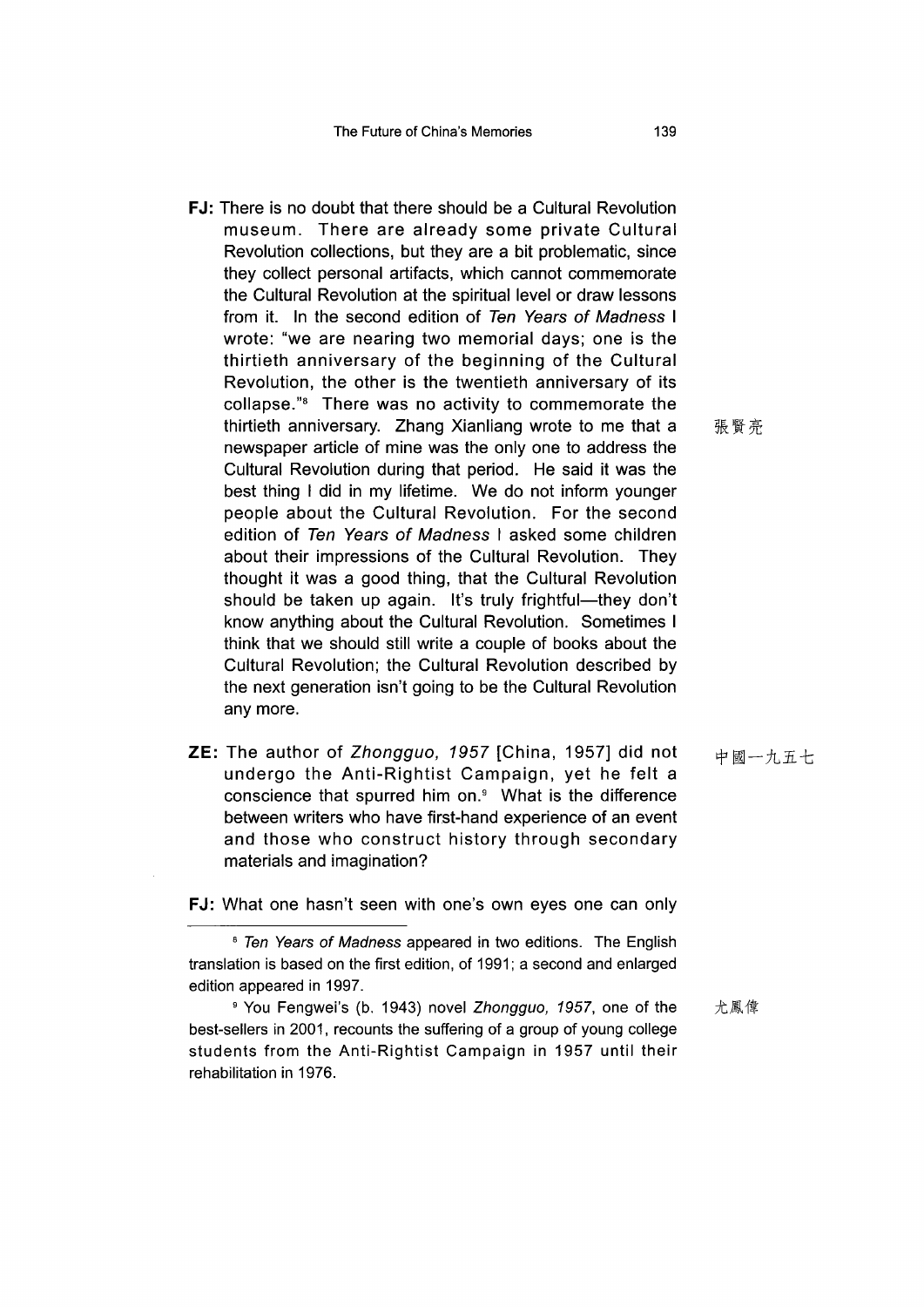imagine. In most cases, our imagination surpasses reality, but great calamities—such as a large earthquake, a volcanic eruption, or an A-bomb explosion—go beyond the imagination. Those fantastic images are more complex and strange than one can imagine. Here are two examples from *Ten Years of Madness* of things I couldn't have imagined. One man tried to commit suicide seven times. In one attempt, he was enclosed in a small room, and he tried to find a broken bowl to slit his throat with, but people were afraid he would commit suicide and there was no bowl around. He had no means of committing suicide, until he realized that the room was very dirty and full of flies. He swatted more than 700 flies and ate them all at once. He was sure he was going to die but ended up in good physical shape. Could you have imagined such a detail? Another man's younger brother died of hunger. When he went to change his brother's clothes, he saw that the brother's corpse was extremely thin. Once he undid the clothes, he found a sheet of paper stuck to the brother's stomach. He said that even Tolstoy couldn't have written such a formidable story—the paper was written full with names of tasty dishes. As the brother was starving to death, he wrote down tasty dishes and stuck them onto his stomach. This is unimaginable. Real-life events can be more shocking than anything.

- YB: These stories exemplify the connection between real-life situations and literature. To make sense of such events one must read them as testimony and as allegory at the same time.
- FJ: History must be represented in two ways. One is documentation of undistorted reality, which is the flesh and blood of historiography. The other is allegory, which is the soul of historiography.

My generation has a strong sense of social responsibility. Since the beginning of the 1990s, big social changes suddenly started taking place. Chinese cities went through a modernizing transformation. Intellectuals still haven't realized that Chinese society and culture in their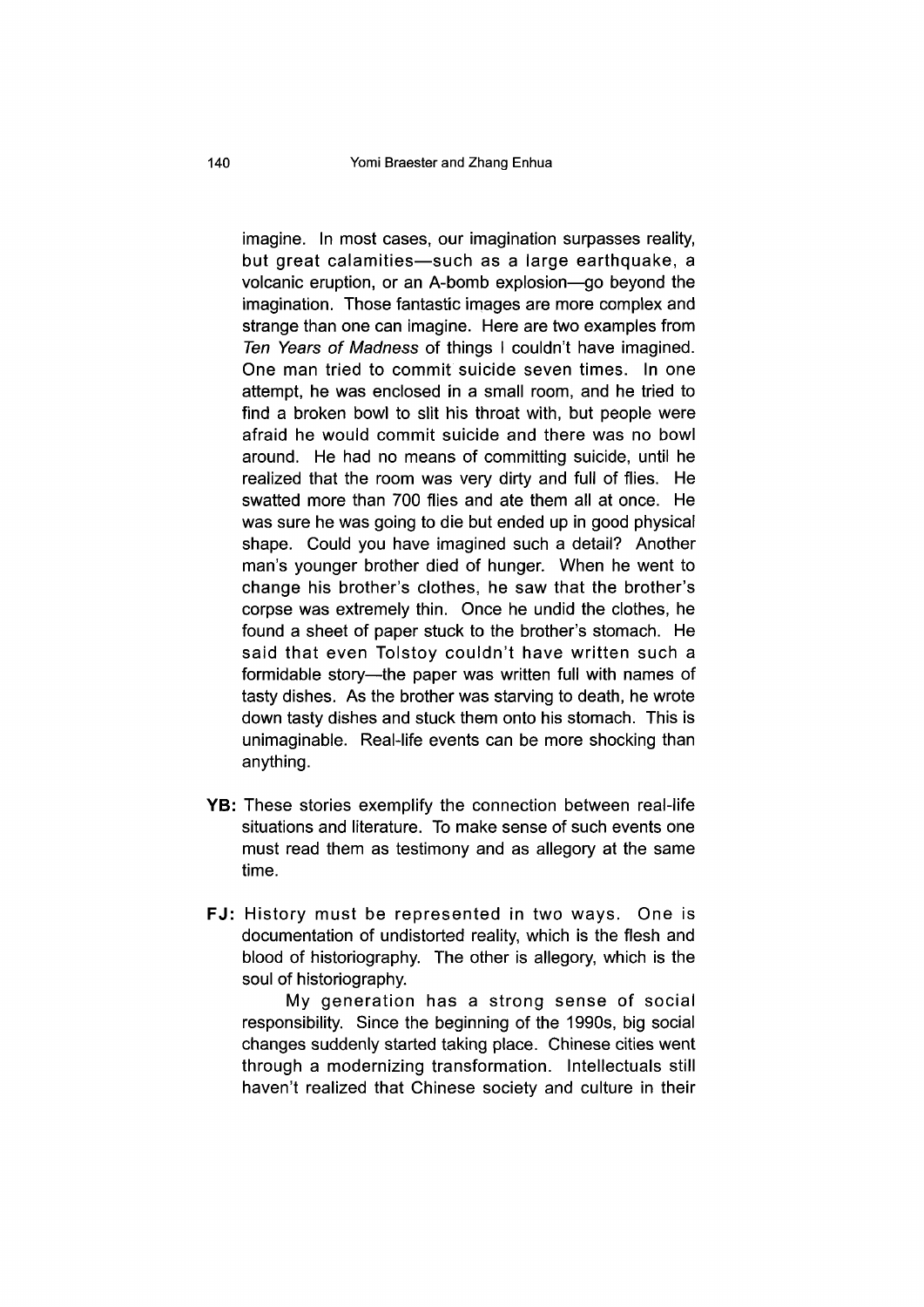entirety have suffered a major blow. When the common people and officials care about China's natural environment, they do so without paying attention to culture, such as urban history and customs. So intellectuals of my generation started concerning themselves with these problems. I have just helped the Hong Kong-based Phoenix TV in making a 130-chapter series called "In Search of the Lost Homeland." They have covered 19 Chinese provinces, went through all the old villages, and asked local scholars to talk about the value of each place.

My friend Li Yuxiang has devoted the last two decades to photographing villages.10 He followed the TV people to make this program. One day he called to tell me that the places he had seen before had all changed by now. Some very pretty villages disappeared as if overnight. If the local officials say that they want to build new houses, the people happily tear it all down in one evening. This is a very serious problem. So last night I said on Pheonix TV that within ten, at most fifteen years, all these places will be gone. Nothing can be done about it—I've been fighting it for six or seven years and have tired myself out. I still intend to write; it has given me additional stress, but I'm doing my best to resist it. I've been relatively successful in Tianjin. Mayor Li Shenglin invited me to organize a weekly public meeting of the mayors and directors. Some places are of urgent concern, and without preservation they'll disappear. For example, the earliest ruins of Tianjin were discovered in Dazhigu, where they were going to build residential housing. I sent a letter to the Mayor, and after going to see for himself he spent four million RMB to buy the land. He tore down the new buildings. Now they're going to build a museum on the site.

I have had some successes, for example in the international concession area, where the five avenues have been preserved pretty well. I invited photographers to take pictures of some buildings in the concession and printed illustrated booklets of them. I made a big effort to map out

<sup>10</sup> Li Yuxiang (b. 1962) is a freelance photographer and author of the fourteen-volume anthology *Lao fangzi* [Old houses]. 老房子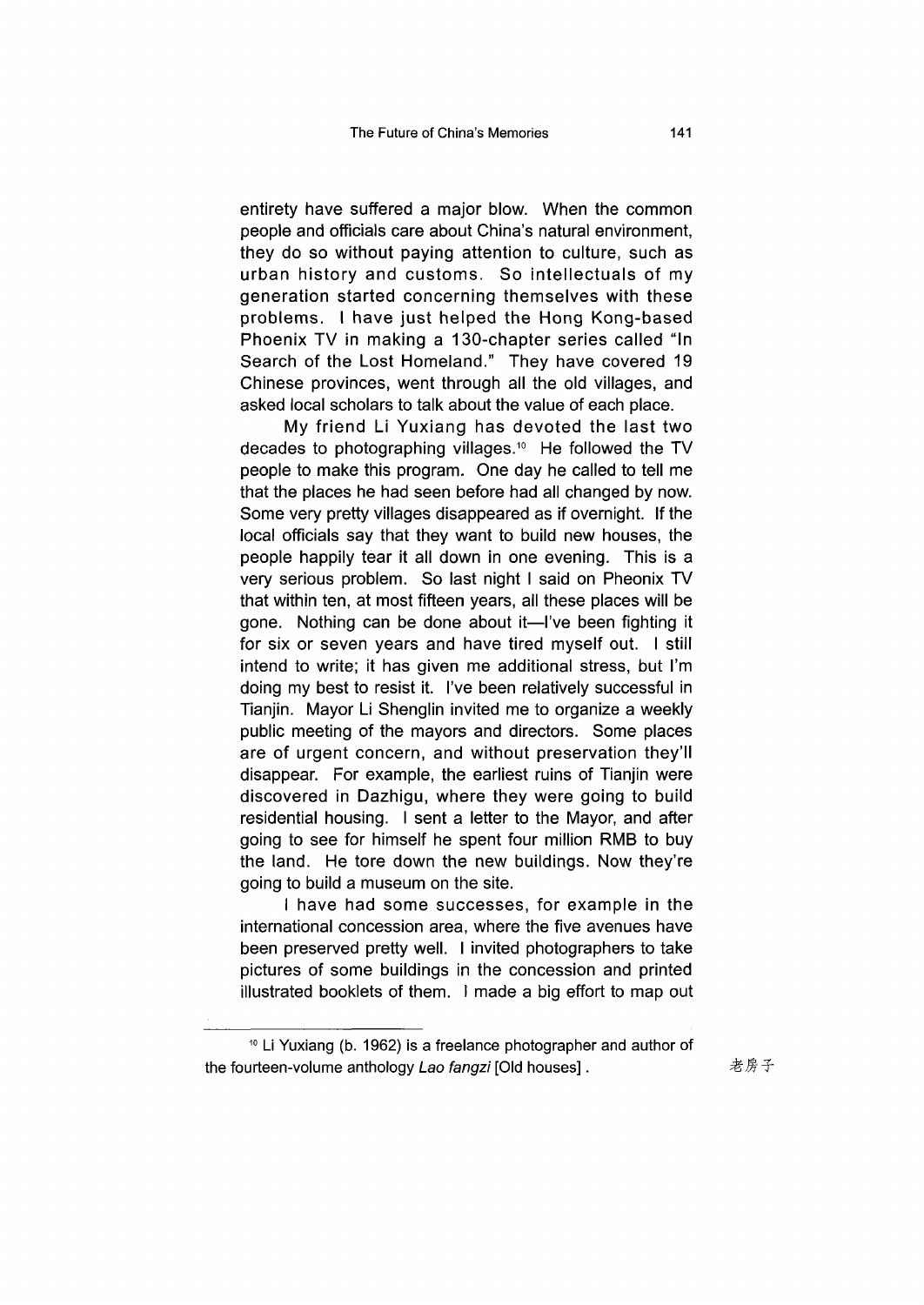the city. I invited scholars to examine it street by street, and afterwards we marked all the buildings we deemed important and sent out photographers. Taking the photos took a few years, after which we put them into a book. Producing this book involved large expenditures from my own pocket. I then presented it to dignitaries, beginning with the Mayor, and added on the front page, "this is your most beloved city." It was truly very important, as they might have walked through the city without seeing these things. I also wrote articles and invited a few experts to give talks about the significance of the buildings. For example, on Chinese New Year, 1994, the old city of Tianjin was going to be torn down. I invited a hundred photographers and they quickly took pictures of the city. By now all these buildings have disappeared. We printed an illustrated book, including a photo of what the place looked like after the demolition. Of course, the city leaders aren't too happy when one does such things.

Many of the photographed places don't exist any more. There was in Tianjin a street by the name of Guyijie

> [Cloth-selling Street]. This was the earliest place for selling clothes in Tianjin, the earliest commercial street, the first artery of the city. It was there even before Tianjin existed as a city. It was originally called Matou dongjie [Pier East Road]. It was the city's first street during the Yuan dynasty; it has a 700-year-long history. It has changed ceaselessly,

and much was rebuilt (see figure 1). The current buildings date to the late Qing and early Republican period. Last spring, the municipal government suddenly decided to tear down the street altogether. I immediately called reporters and told them that this street is a symbol of Tianjin as a commercial city and should by no means be wiped off the face of the Earth. I said that those buildings had an

故衣街

碼頭東街



I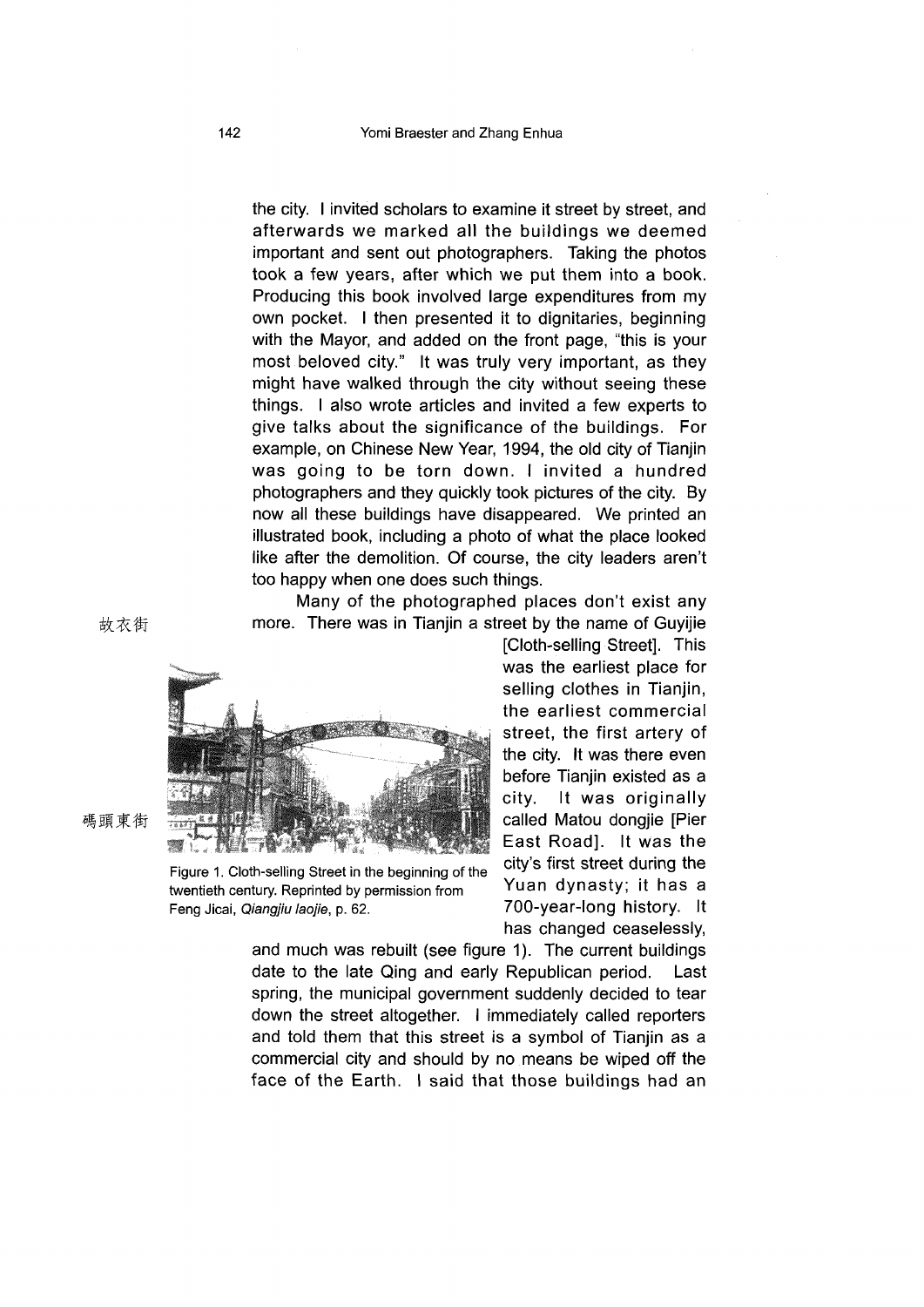important meaning, and that the most representative was the Qianxiangyi [Money Luck & Profit] Building. The next day a few newspapers published the story, all at the same time. The city leaders became nervous and informed the newspapers that they couldn't publish any more of my statements on the matter. Since I couldn't proceed in Tianjin, I went to Beijing. I invited reporters from CCTV twice and also wrote in the daily *Guangming ribao*. The 光明日報 pressure in Tianjin became stronger as they were going to demolish the place right away. They cut the water and electricity service provided to the street, to make it impossible to live there.

When I saw no solution to the problem, I suggested to the head of the post office that a postcard be printed to commemorate the old building. He wasn't aware of the problems involved, so he agreed to print a whole series, and I commissioned the photographs. I organized some of my friends into four groups that operated simultaneously: the first one took the pictures, the second made TV videos of the entire district, the third collected cultural artifacts, and the fourth wrote down the reminiscences of the old residents. Meanwhile, I made the postcards and organized a postcard-signing event at the post office. The problem was, how to inform people of the event? The newspapers were not allowed to publish anything on the subject. Luckily the radio station wanted me to talk of literature in a live

interview. At the end they asked me: "Mr. Feng, what have you been doing lately?" I answered: "l just made a series of postcards, and tomorrow, at such-and-such a place, I'm signing them." The next day 1,300 people came in just two hours (see figure 2). I first gave a speech and the day after the Old people Figure 2. Feng Jicai gives a speech at the announcement that they from Feng Jicai, *Qiangjiu laojie*, p. 20. didn't agree to the demolition.



of Guyijie put up an postcard signing. Reprinted by permission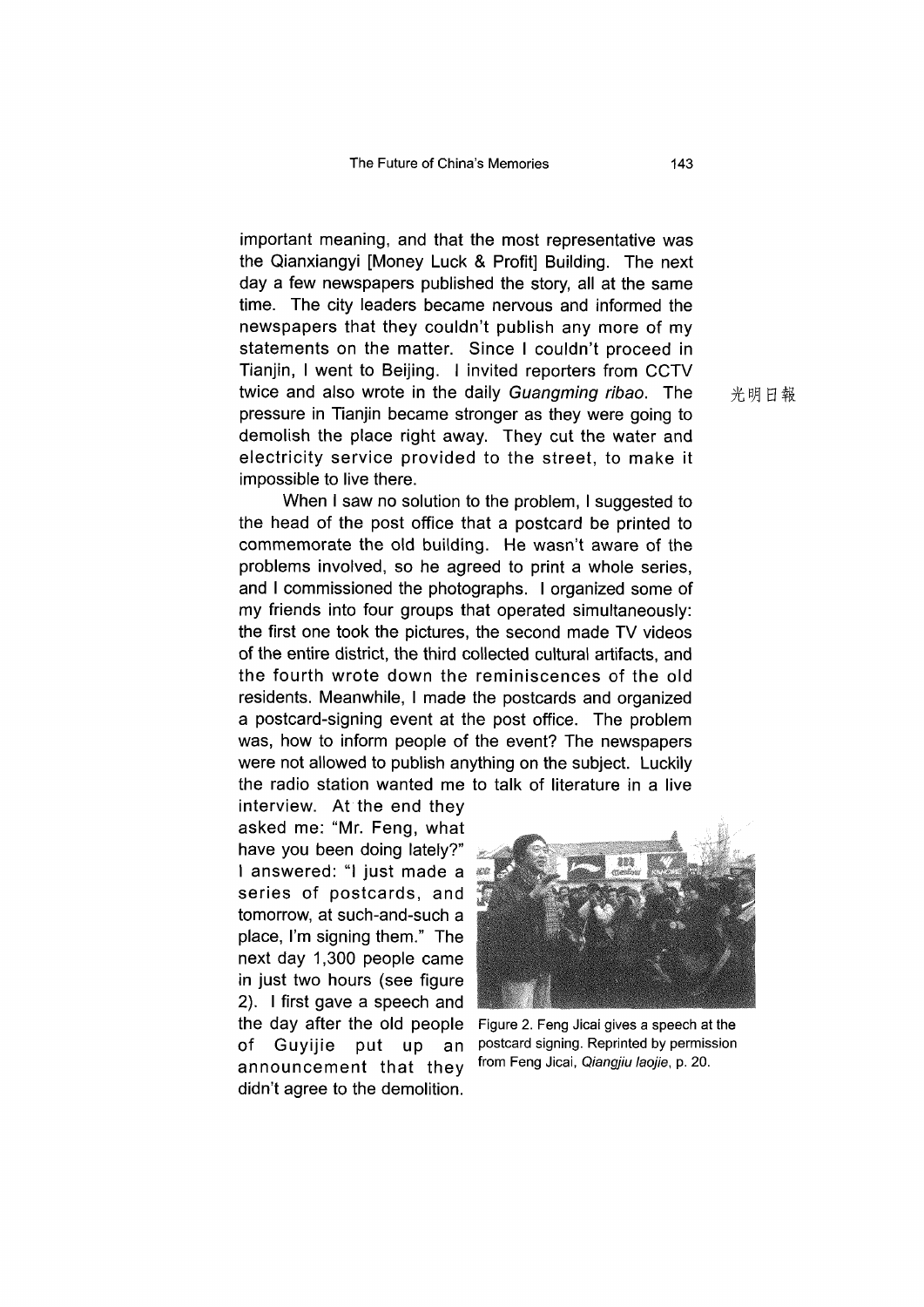The local authorities were put in a tough spot. On the last day before the scheduled demolition, the municipal government finally relented. The Vice-mayor called up a conference of Tianjin's experts, who consequently said that the street and a few main buildings could stay. I wrote a book about the entire series of events, giving a day-by-day account and citing all that the Mayor, the district heads and I said. I also said that that writing, black on white, will be left as a historical record. I had no problem printing the book it came out in June and I held a book-signing in September. I left China and stayed for two months in France, where I got a phone. The local developers said, "Let's take advantage of Feng Jicai's absence and tear down the street." I phoned in a hurry the Tianjin Construction Bureau and the National Construction Bureau in Beijing and told them: "You absolutely have to protect that street." When I returned in December 2000 and went to Guyijie, only one building was left standing in the entire area. I stood there and cried tearfully. Just at that time a CCTV crew came to shoot another program about me. They knew where I was going and followed me, recording the whole thing. It was a



 Igure 3. Front cover of Feng's *Rushing to Save an Old Street* Reprinted by permission.

difficult situation. It wasn't just that the people in power wanted to build a modern city; many economic reasons contributed to the complexity of it all.

Of the buildings shown as still standing in my book, half have been torn down in the last two months. They knew that once they take down the gate, a whole swarm of issues would be set loose, so they left just this little bit. The rest is gone. When the decision was made to preserve Guyijie, the news was published in the newspaper, and I thought there would be no more problems. But when my book *Rushing to Save an Old Street was* about to be published, I found out that a building that was not going to be demolished had just been torn down, so I commissioned a photo of its ruins to be put on the cover (see figure 3). This wasn't the original cover. I added a sentence: "I hereby put in a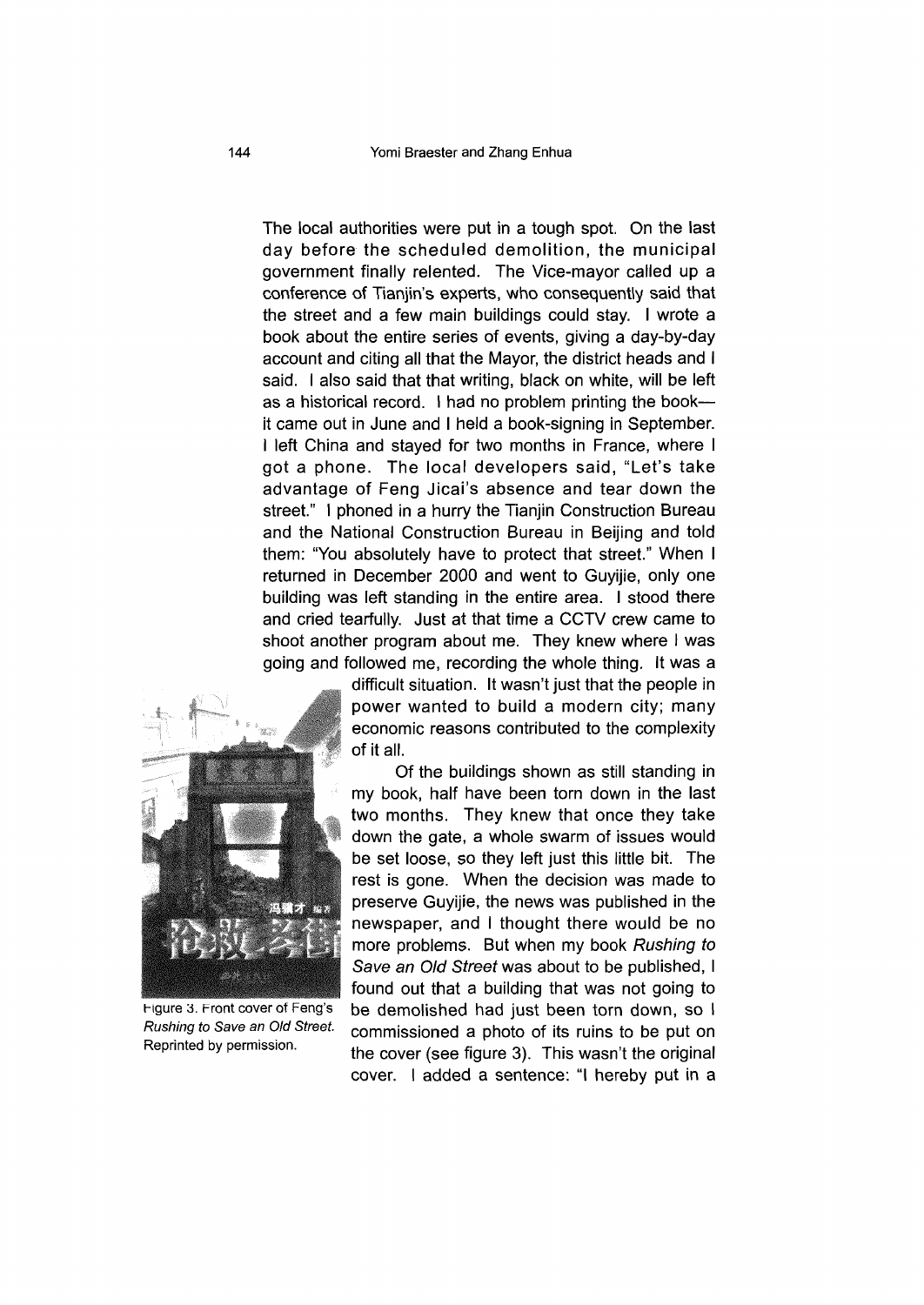period to conclude *Rushing to Save an Old Street* and use this vantage point to chronicle truthfully the entire process and put down on paper an everlasting record." And then I added another sentence: "Moreover, in the case of future changes, the white paper and the black ink bear witness. No matter who we are, we are all accountable to history." I stopped the press to add this sentence because I knew that they were still introducing changes. Since the decision to preserve the street had already been published in the newspaper, everyone was naive enough to think that no more problems were coming. When they suddenly modified the plan, I immediately saw that this boded no good and added this sentence. If I hadn't added this sentence, the book would have been tantamount to praising them, as if they were very good. And so I added this sentence and changed the cover. Recently I was going to write an article entitled "Rushing to Save an Old Street Has Failed" about the events since I wrote the book, including photos of that failure.

- ZE: A series of books has been published about old Chinese cities. It seems to me that the authors have a very different attitude to preservation from yours. They regard the old cities as relics of a past history, whereas you want to keep history going. They seem to have cut themselves off from history and see it with a detached, cold eye.
- FJ: Those are nostalgic books. Of course nostalgia serves an emotional need, and did so especially toward the turn of the twenty-first century. When the Left was in power, many such books appeared, to make people believe that history is pretty. I don't think that all of history is that pretty. The key is that history has a life of its own and must be respected. We cannot simply stand in the present and look at the past, but must rather stand in the future and look at the present.
- **ZE:** You want to hand history down to the next generation.
- FJ: Yes. Each one of us has the responsibility to hand over our cultural essence to the next generation in perfect form.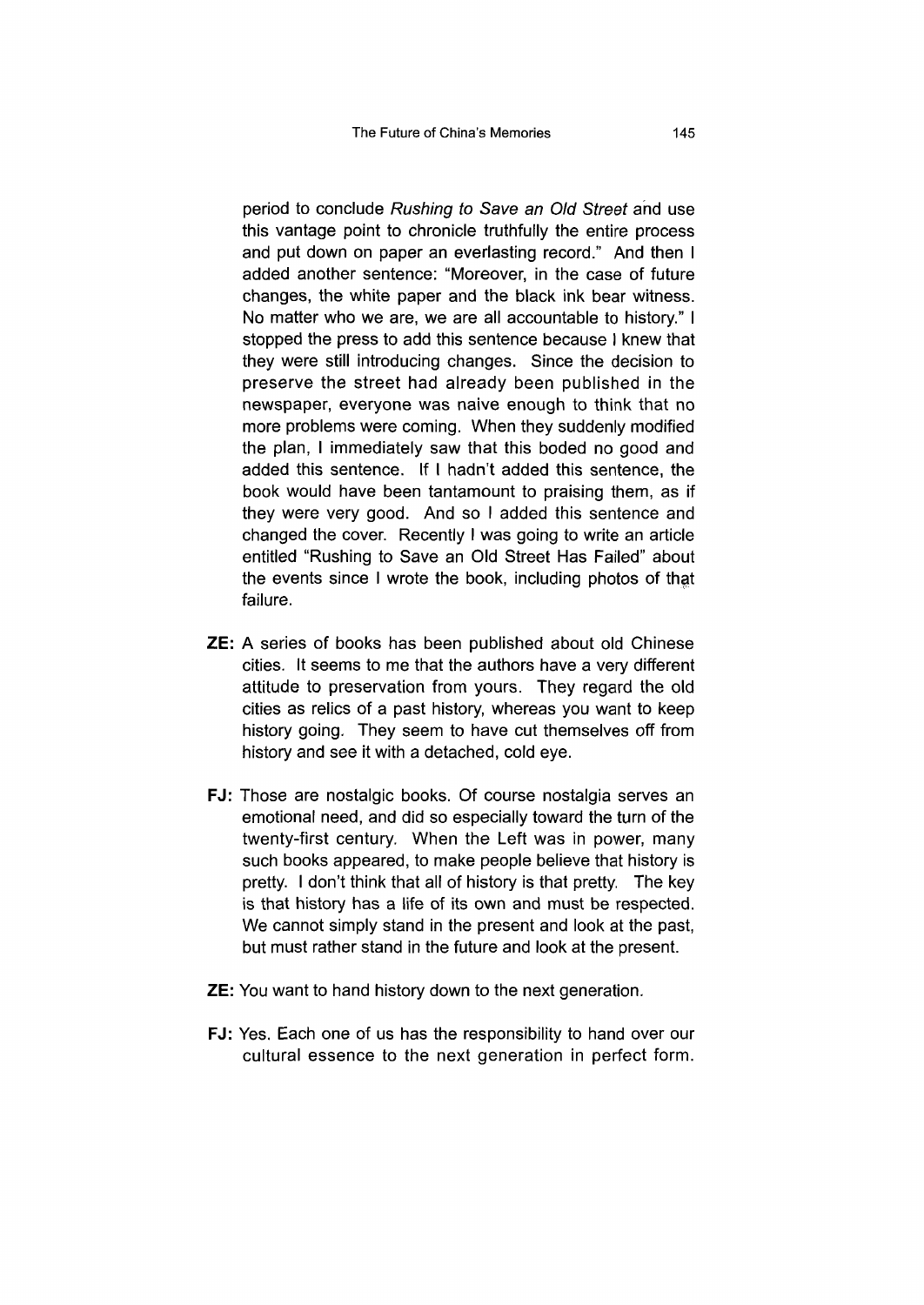There are various reasons for this cultural depletion. The first is that the people used to be too poor and their lives too hard, so that they didn't pay attention to their environment. They had a complex of pressing for modernization and placed all their aspirations on modernization. They didn't know that it had its negative aspect. The second reason is that China has had a tradition of "producing" civilization, but not of keeping and cherishing it. China's long history has brought forth many cultures but also destroyed them. This differs greatly from Greece or France, whose people love their culture. China has an inexhaustible intangible culture, as seen in her script, yet it is barren of material culture. The third reason for the loss of our cultural essence is the ignorance of officials, who hope to promote their career through urban restructuring and show that their leadership is on the right course. The result is accelerated urban change to the point where in many famous cities there are few visible traces of history. Street names all changed to foreign names. The problem has not been solved, because of the excessive involvement of officials and the agrarian nature of Chinese culture, which emphasizes practical efficacy rather than spiritual achievement. Farmers work throughout the year; when they're done harvesting, they start thinking about next year, or even the year after next. They hope to leave to their children money, not spiritual possessions. The other problem is official corruption. Demolition can make one rich—tearing down and construction involves much money and power. And once you start demolishing, the tide cannot be reversed.

ZE: Do you encounter many obstacles?

FJ: Of course there are obstacles, but that's of no importance. I have two goals—on the one hand to preserve and rescue, protecting one building and one street at a time, and to talk of my view and think of solutions. Besides these practical goals I have another, namely to influence a whole generation's conception of their own culture. A people, no matter how glorious its culture, isn't civilized unless it cherishes its culture. Until the Chinese people respect their culture, China cannot be said to be an ancient and cultured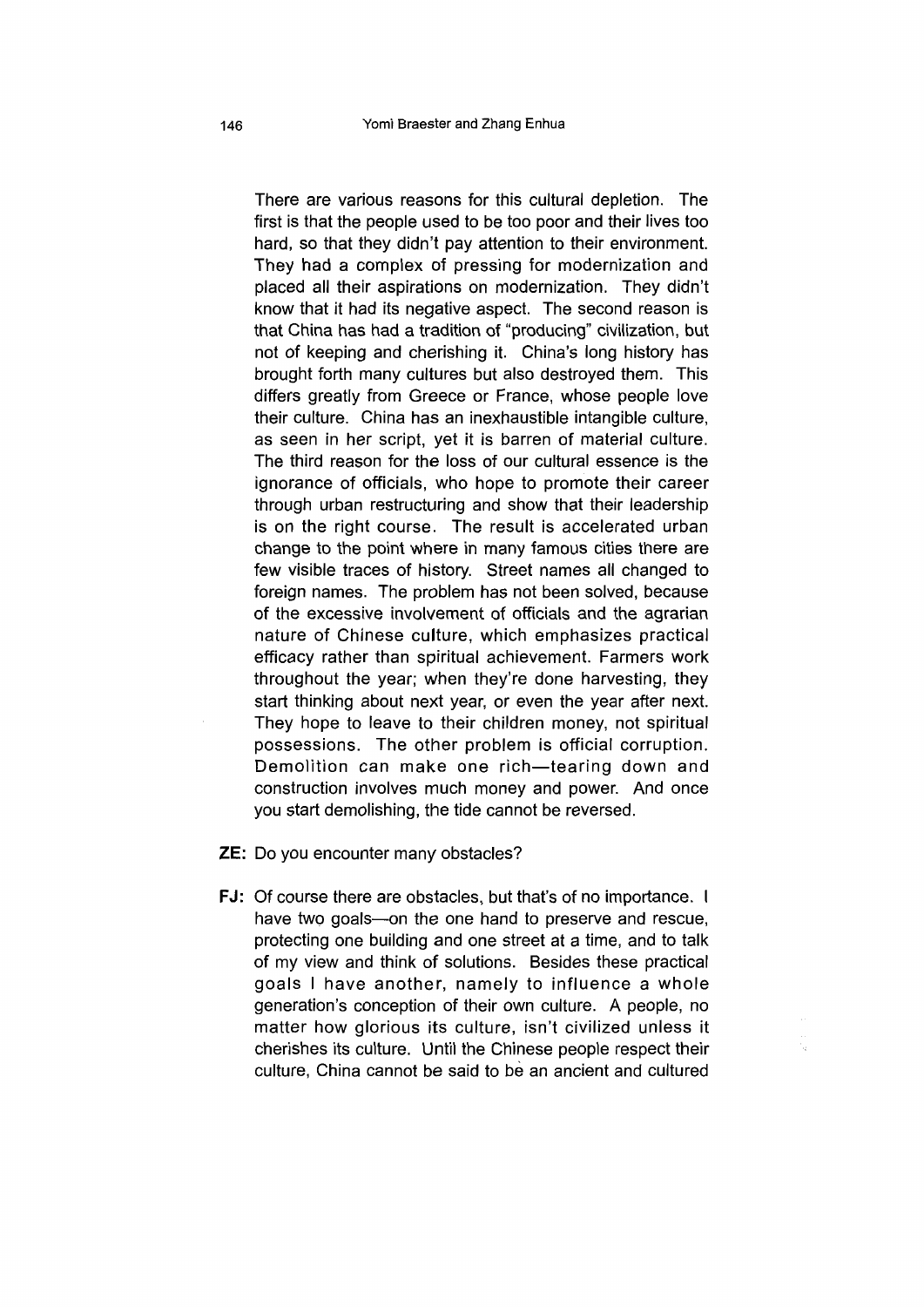country. I always think that the vocation of an author, when society is confused, is to be the first to come to his senses. When society is too practical-minded, the author must give people some dreams. This may also impinge on the question you asked me in the beginning—my generation's sense of responsibility has always been very strong. I often feel a pressing urge, as if a bit later things will be gone. It is already much worse now compared to ten years ago, and the trend is still for very, very fast change. While in France I bought a Chinese history book published one hundred years ago, with many photos of contemporary buildings in China. All these places are now gone. Chinese cities have been destroyed very fast.

- ZE: Urban destruction has taken place in earlier periods as well. For example, during the early Republican period both war and natural causes contributed to such destruction. Yet now, due to economic development, destruction is faster, more dramatic and more total.
- FJ: In China's long history, whenever a new emperor ascended the throne, he would throw aside what came before and build something new that would belong to him; history would begin from him. Now people have more power. Moreover, the problem is compounded by the fact that real estate can be turned immediately into money and profit, inciting people's desires.
- YB: Why haven't Beijing writers been making as much "trouble" as you?
- FJ: Beijing writers are to blame for it. These years, I have written many articles about urban culture, but haven't come across a single writer who agrees with me. They never wrote to support me, not one of them. And a good few opposed me, including Zhang Xianliang. He said that while the common people didn't have good buildings to live in, Feng Jicai was busy appreciating ornamental architectural carvings. He said that I was extravagant. Later I said on CCTV that we, the Chinese, have never indulged in extravagance and are in fact very poor. I also argued with